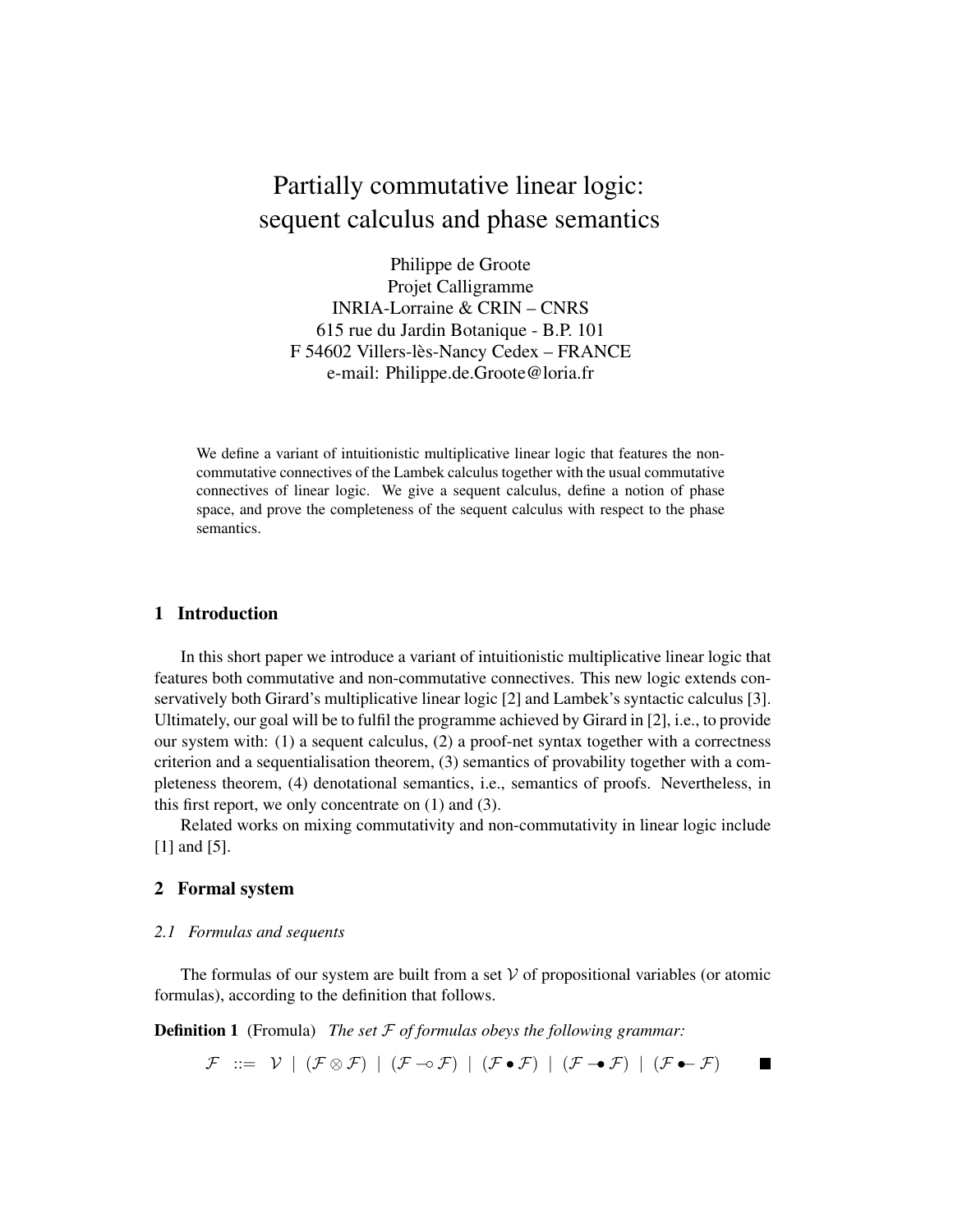As it will be clear from the sequent calculus, the connectives "⊗" (*tensor*) and "−∘" (*implication*) are commutative. They correspond exactly to Girard's multiplicative conjunction and implication [2], which justifies the notation. The other connectives, namely, "•" (*product*), " $\rightarrow$ " (*direct implication*), and " $\rightarrow$ " (*retro implication*) are non-commutative. They correspond to Lambek's conjunction and implications [3]. More precisely, formulas of the form  $(A \bullet B)$ ,  $(A \to B)$ , and  $(A \bullet B)$  correspond respectively to  $(A \bullet B)$ ,  $(A \setminus B)$ , and  $(A/B)$  in Lambek's notation.

The fact that we are dealing with two sorts of conjunctions (a commutative one and a non-commutative one) is reflected at the level of the sequents that are built by means of two meta-connectives: "," (*parallel composition*) and ";" (*serial composition*). The precise definition of sequent is as follows.

**Definition 2** (Sequent) *The set* S *of sequents is inductively defined as follows:*

$$
\begin{array}{l}\n\mathcal{S} ::= \mathcal{H} \vdash \mathcal{F} \\
\mathcal{H} ::= () \mid \mathcal{H}_0 \\
\mathcal{H}_0 ::= \mathcal{F} \mid (\mathcal{H}_0, \mathcal{H}_0) \mid (\mathcal{H}_0; \mathcal{H}_0)\n\end{array}
$$

H *and* H<sup>0</sup> *are respectively the set of antecedents (or sequences of hypotheses) and the set of non-empty antecedents (or non-empty sequences of hypotheses). "*()*" is the empty antecedent.*

We use the following notational conventions. Roman uppercases  $(A, B, \ldots)$  denote formulas while Greek uppercases  $(\Gamma, \Delta, \ldots)$ , possibly with subscripts, denote (possibly empty) antecedents. If "Γ" denotes the empty antecedent then " $(\Gamma, \Delta)$ ", " $(\Delta, \Gamma)$ ", " $(\Gamma; \Delta)$ ", and "( $\Delta$ ; Γ)" denote the the antecedent denoted by " $\Delta$ ". In other words, the empty antecedent acts as the identity element of the parallel and serial compositions. Usually, we do not write the empty antecedent: we write " $\vdash A$ " instead of "()  $\vdash A$ ". We also use a square bracket notation to denote *contexts*, i.e., antecedents with one "hole". Then, if "Γ[ ]" denotes such a context and " $\Delta$ " denotes a non-empty antecedent, "Γ[ $\Delta$ ]" denotes the antecedent obtained by "filling the hole" with "∆". We omit the formal definition that would rely on the notion of binary tree.

#### *2.2 Sequent calculus*

Following Girard, we organize our sequent calculus into three groups of rules: the structural rules, the identity rules, and the logical rules.

The first four structural rules (pa1, pa2, sa1, sa2) express that both the parallel and serial compositions are associative. The next one (pc) says that the parallel composition is commutative. Consequently, the *tensor*  $(\otimes)$  is associative and commutative while the product (•) is only associative. Finally, there is an *entropy* rule (ent) that specifies that the parallel composition is weaker than the serial composition. As a consequence, the formula

$$
(A \otimes B) \negthinspace \circ \negthinspace (A \bullet B)
$$

is provable.

The logical and identity rules are as usual.

**Structural rules**

$$
\frac{\Gamma[(\Delta_1, \Delta_2), \Delta_3)] \vdash A}{\Gamma[(\Delta_1, (\Delta_2, \Delta_3))] \vdash A} \quad (\text{pal}) \qquad \frac{\Gamma[(\Delta_1, (\Delta_2, \Delta_3))] \vdash A}{\Gamma[(\Delta_1, \Delta_2), \Delta_3)] \vdash A} \quad (\text{pa2})
$$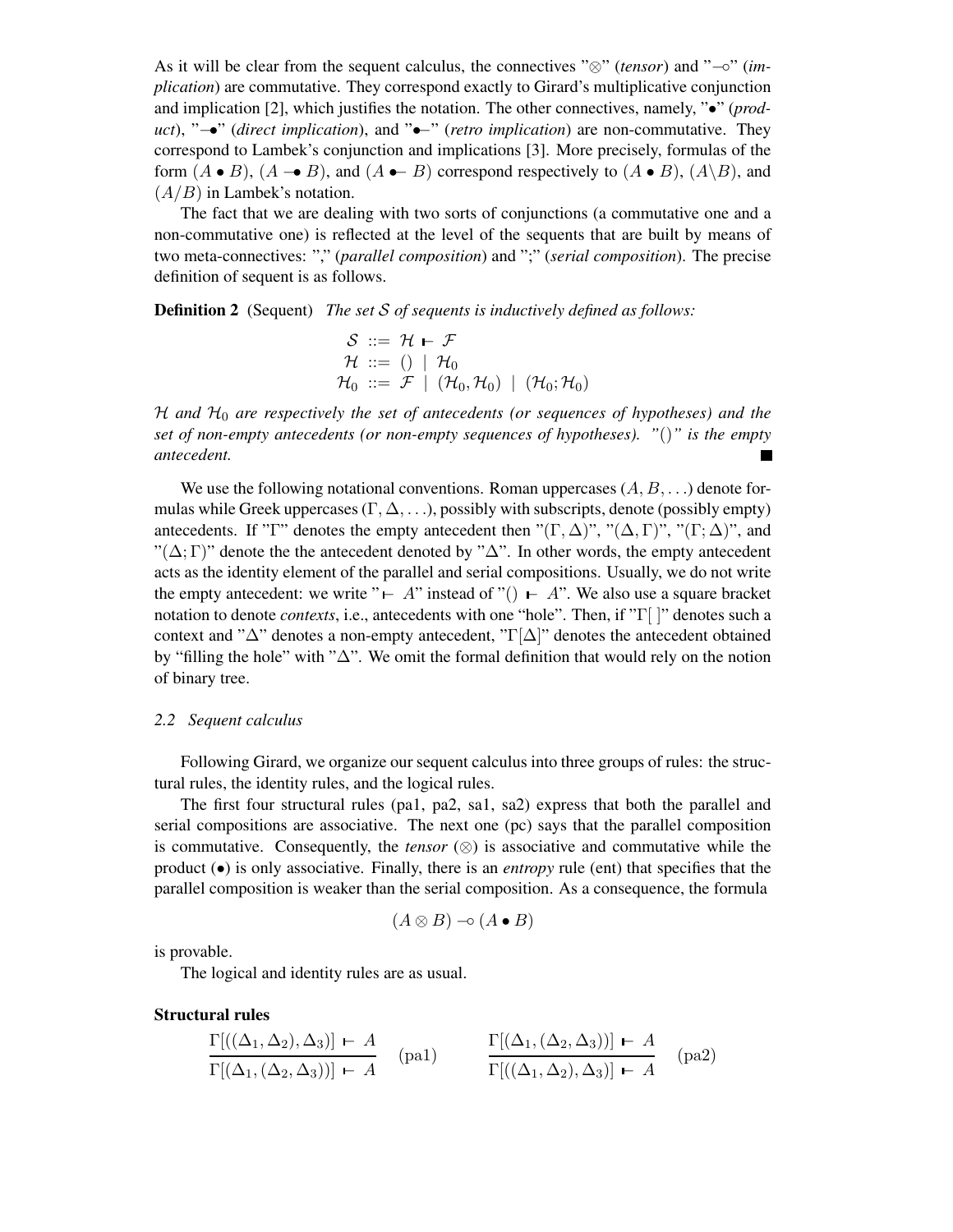$$
\frac{\Gamma[(\Delta_1; \Delta_2); \Delta_3)] \vdash A}{\Gamma[(\Delta_1; (\Delta_2; \Delta_3))] \vdash A} \quad \text{(sa1)} \qquad \frac{\Gamma[(\Delta_1; (\Delta_2; \Delta_3))] \vdash A}{\Gamma[(\Delta_1; \Delta_2); \Delta_3)] \vdash A} \quad \text{(sa2)}
$$
\n
$$
\frac{\Gamma[(\Delta_1, \Delta_2)] \vdash A}{\Gamma[(\Delta_2, \Delta_1)] \vdash A} \quad \text{(pc)} \qquad \frac{\Gamma[(\Delta_1; \Delta_2)] \vdash A}{\Gamma[(\Delta_1, \Delta_2)] \vdash A} \quad \text{(ent)}
$$
\nIdentity rules

\n
$$
A \vdash A \quad \text{(id)} \qquad \frac{\Gamma \vdash A \quad \Delta[A] \vdash B}{\Delta[\Gamma] \vdash B} \quad \text{(cut)}
$$

**Logical rules**

$$
\frac{\Gamma[(A, B)] \vdash C}{\Gamma[(A \otimes B)] \vdash C} \quad \text{(tl)} \qquad \frac{\Gamma \vdash A \quad \Delta \vdash B}{(\Gamma, \Delta) \vdash A \otimes B} \quad \text{(tr)}
$$
\n
$$
\frac{\Gamma \vdash A \quad \Delta[B] \vdash C}{\Delta[(\Gamma, A \multimap B)] \vdash C} \quad \text{(il)} \qquad \frac{(A, \Gamma) \vdash B}{\Gamma \vdash A \multimap B} \quad \text{(ir)}
$$
\n
$$
\frac{\Gamma[(A; B)] \vdash C}{\Gamma[(A \bullet B)] \vdash C} \quad \text{(pl)} \qquad \frac{\Gamma \vdash A \quad \Delta \vdash B}{(\Gamma; \Delta) \vdash A \bullet B} \quad \text{(pr)}
$$
\n
$$
\frac{\Gamma \vdash A \quad \Delta[B] \vdash C}{\Delta[(\Gamma; A \multimap B)] \vdash C} \quad \text{(dl)} \qquad \frac{(A; \Gamma) \vdash B}{\Gamma \vdash A \multimap B} \quad \text{(dr)}
$$
\n
$$
\frac{\Gamma \vdash A \quad \Delta[B] \vdash C}{\Delta[(B \bullet A; \Gamma)] \vdash C} \quad \text{(rl)} \qquad \frac{(\Gamma; A) \vdash B}{\Gamma \vdash B \bullet A} \quad \text{(rr)}
$$

We write " $\Gamma$   $\Gamma$   $\vdash$  A)" when the sequent " $\Gamma$   $\vdash$  A" is provable with respect to the above rules. When it is provable without using Rule (cut), i.e., provable in the cut-free calculus, we write " $\vdash_{cf} (\Gamma \vdash A)$ ".

It is almost immediate to establish that the above calculus satisfies the cut elimination property.<sup>1</sup> Then, one may easily establish, as a corollary of the subformula property, that our calculus is a conservative extension of both Lambek's and Girard's intuitionistic multiplicative calculi.

We end this section by establishing two technical lemmas that will be needed in the sequel.

**Lemma 3** *The following properties hold:*

\n- $$
I. \vdash_{cf} (\Gamma[(A, B)] \vdash C)
$$
 if and only if  $\vdash_{cf} (\Gamma[(A \otimes B)] \vdash C)$ .
\n- $\vdash_{cf} (\Gamma[(A; B)] \vdash C)$  if and only if  $\vdash_{cf} (\Gamma[(A \bullet B)] \vdash C)$ .
\n- $\vdash_{cf} ((A, \Gamma) \vdash B)$  if and only if  $\vdash_{cf} (\Gamma \vdash (A \multimap B))$ .
\n- $\vdash_{cf} ((A; \Gamma) \vdash B)$  if and only if  $\vdash_{cf} (\Gamma \vdash (A \rightarrow B))$ .
\n

<sup>&</sup>lt;sup>1</sup>In fact, cut elimination is a consequence of the completeness theorem of Section 3.3 because we establish the soudness of the cut rule, on the one hand, and the completeness of the cut-free calculus, on the other hand. But this is quite a *détour* with respect to the direct syntactic proof.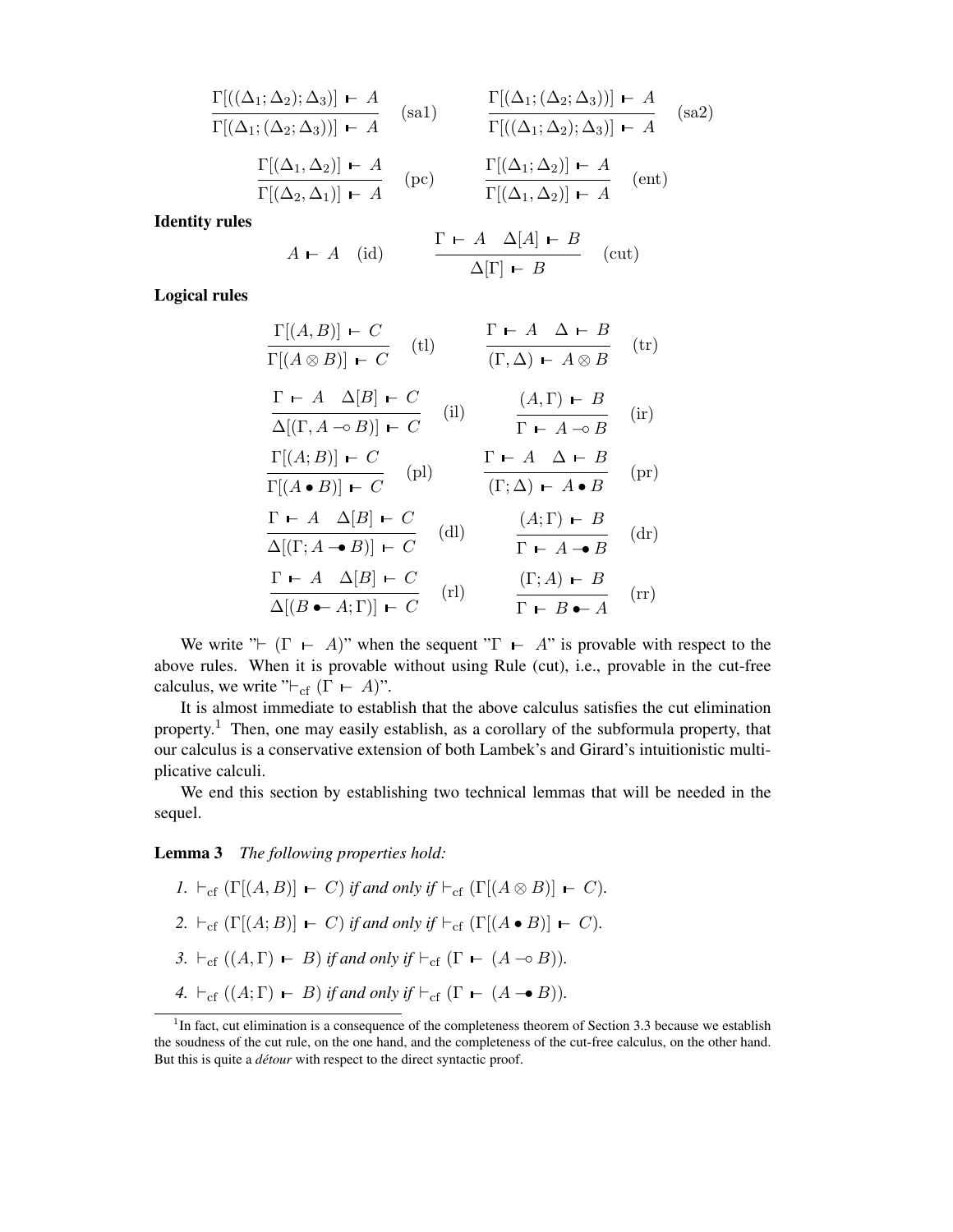*5.*  $\vdash_{cf} ((\Gamma; A) \vdash B)$  *if and only if*  $\vdash_{cf} (\Gamma \vdash (B \bullet \neg A))$ *.* 

*Proof.* The *only if* parts of these five equivalences are obvious since they correspond to Rules (tl), (pl), (ir), (dr) and (rr). The *if* parts are established by routine inductions.  $\Box$ 

**Lemma 4** *Let*  $\Gamma$  *be an antecedent and*  $\gamma$  *be the formula obtained by replacing in*  $\Gamma$  *each occurrence of* ";" *by* " $\bullet$ " *and each occurrence of* "," *by* " $\otimes$ ".

$$
I. \vdash_{\mathrm{cf}} ((\Gamma, \Delta) \vdash A) \text{ if and only if } \vdash_{\mathrm{cf}} (\Delta \vdash (\gamma \multimap A)).
$$

2. 
$$
\vdash_{\text{cf}} ((\Gamma; \Delta) \vdash A) \text{ if and only if } \vdash_{\text{cf}} (\Delta \vdash (\gamma \rightarrow A)).
$$

*3.*  $\vdash_{\text{cf}} ((\Delta; \Gamma) \vdash A)$  *if and only if*  $\vdash_{\text{cf}} (\Delta \vdash (A \bullet \neg \gamma))$ *.* 

*Proof.* By iterating Lemma 3.

 $\Box$ 

### **3 Phase semantics**

*3.1 Definition*

Phase spaces for the multiplicative intutionistic fragment of Girard's linear logic are made of commutative monoids while phase spaces for Lambek's syntactic calculus are made of non-commutative ones. Here, we consider sets with two monoidal products: a commutative one, and a non-commutative one. These sets, in addition, are partially ordered. This allows the consequence relation existing between the commutative and the non-commutative connectives to be taken into account. The exact definition of our notion of phase space is the following.

**Definition 5** (Phase space) *A phase space*  $P = \langle M, \leq, \cdot, \star, 1, \mathcal{F} \rangle$  *is a structure such that:* 

- *1.*  $\langle M, \leq \rangle$  *is a poset;*
- 2.  $\langle M, \cdot, 1 \rangle$  *is a monoid;*
- *3.*  $\langle M, \star, 1 \rangle$  *is a commutative monoid;*
- *4.* ∀*a*, *b*, *c*, *d* ∈ *M*:
	- *(a) if*  $a \leq b, c \leq d$  *then*  $a \cdot c \leq b \cdot d$ *,*
	- *(b) if*  $a \leq b, c \leq d$  *then*  $a \star c \leq b \star d$ *,*
	- *(c)*  $a * b \leq a \cdot b$ ;
- *5.* F*, which is called the set of facts, is a set of subsets of* M*;*
- *6. each fact is an order ideal, i.e.,*  $\forall F \in \mathcal{F}, \forall a \in F, \forall b \in M, if b \leq a$  *then*  $b \in F$ ;
- *7. the set of facts* F *is closed by arbitrary intersection;*
- *8.* M ∈ F*;*
- *9.* ∀a ∈ M, ∀F ∈ F*:*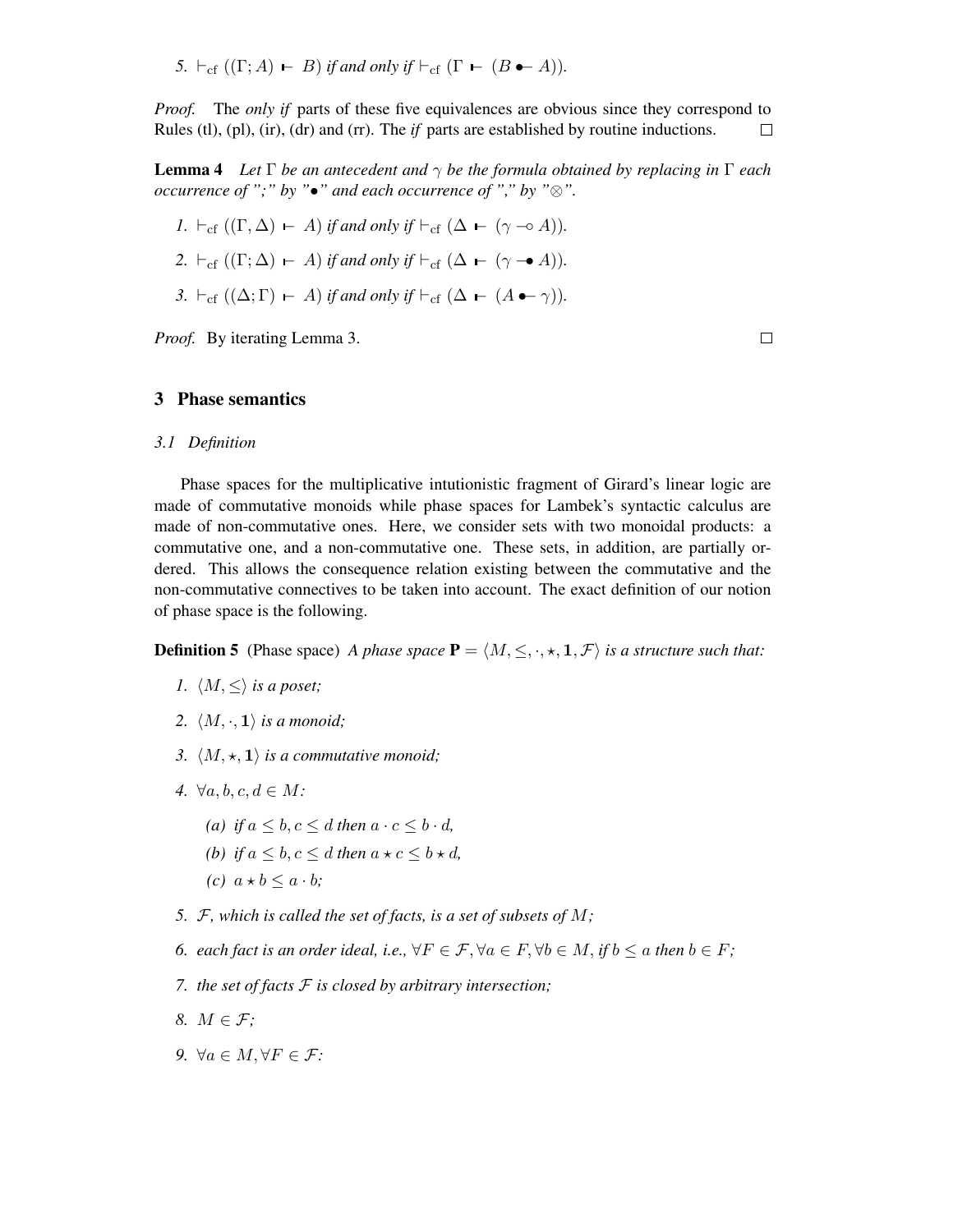*(a)* ∃ $G \in \mathcal{F}$ ,  $\forall b \in M$ ,  $a \cdot b \in F$  *iff*  $b \in G$ *, (b)* ∃ $G \in \mathcal{F}$ ,  $\forall b \in M$ ,  $b \cdot a \in F$  *iff*  $b \in G$ *, (c)* ∃ $G \in \mathcal{F}$ ,  $\forall b \in M$ ,  $a \star b \in F$  *iff*  $b \in G$ *.* 

As usual, the formulas will be interpreted as facts, i.e., as subsets of  $M$ . To this end, we introduce operations on subsets that will allow the different connective to be interpreted.

ш

ш

**Definition 6** (Operations on subsets of M) Let  $P = \langle M, \leq, \cdot, \star, \mathbf{1}, \mathcal{F} \rangle$  be a phase space. *Let*  $A, B \subset M$ *. We define the following operations:* 

- *1.*  $A \cdot B := \{x \in M : \exists a \in A, \exists b \in B, x = a \cdot b\};\$ 2.  $A \star B := \{x \in M : \exists a \in A, \exists b \in B, x = a \star b\}.$ *3.*  $A \rightarrow B := \{x \in M : \forall a \in A, a \cdot x \in B\}$ ; *4.*  $B \bullet A := \{x \in M : \forall a \in A, x \cdot a \in B\}$ ; *5.*  $A \neg oB := \{x \in M : \forall a \in A, a \star x \in B\}$ ;
- 6.  $C_{\mathcal{F}}A$  :=  $\bigcap \{F \in \mathcal{F} : A \subset F\}.$

The following lemma state some fundamental properties of the above operations.

**Lemma 7** *Let*  $P = \langle M, \leq, \cdot, \star, \mathbf{1}, \mathcal{F} \rangle$  *be a phase space and*  $A, B, C, D \subset M$ .

- *1.*  $A \cdot B \subset C$  *if and only if*  $B \subset (A \rightarrow C)$ *.*
- *2.*  $A \cdot B \subset C$  *if and only if*  $A \subset (C \rightarrow B)$ *.*
- *3.*  $A \star B \subset C$  *if and only if*  $B \subset (A \multimap C)$ *.*
- *4. if*  $A \subset C$  *and*  $B \subset D$  *then*  $(A \cdot B) \subset (C \cdot D)$ *.*
- *5. if*  $A \subset C$  *and*  $B \subset D$  *then*  $(A \star B) \subset (C \star D)$ *.*
- 6.  $(A \star B) \subset C_{\mathcal{F}}(A \cdot B)$ .

*Proof.* Properties 1 to 5 are direct consequences of Definition 6. Property 6 follows from Conditions 4.c and 6 in Definition 5.  $\Box$ 

Condition 9 in Definition 5 ensures that whenever F is a fact so are  $(A \rightarrow F)$ ,  $(F \rightarrow A)$ , and  $(A \neg o F)$ . This property is established by the next lemma.

**Lemma 8** *Let*  $P = \langle M, \leq, \cdot, \star, 1, \mathcal{F} \rangle$  *be a phase space.* If  $A \subset M$ *, and*  $F \in \mathcal{F}$  *then:* 

- *1.*  $A \rightarrow F \in \mathcal{F}$ ;
- 2.  $F \bullet \vdash A \in \mathcal{F}$ ;
- *3.*  $A → ∂ F ∈ F$ .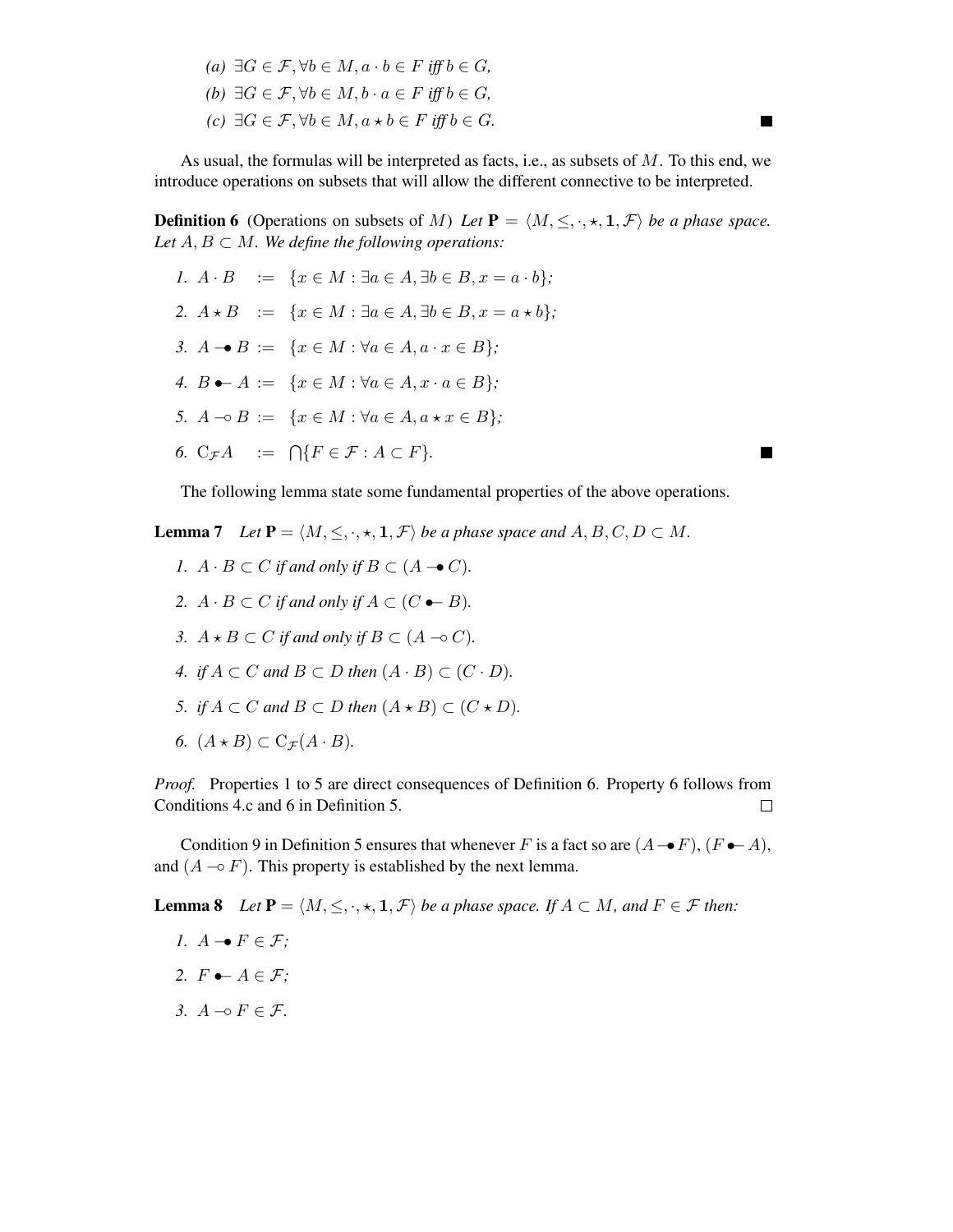*Proof.* We prove Property 1, the proofs of properties 2 and 3 being similar.

Since the set of facts is closed by arbitrary intersection, we have that for any  $X \subset M$ ,  $C_{\mathcal{F}}X$  is the smallest fact containing X. Consequently, any  $X \subset M$  is a fact if and only if  $C_{\mathcal{F}}X \subset X$ . Therefore, we have to show that  $C_{\mathcal{F}}(A \rightarrow F) \subset (A \rightarrow F)$ .

Suppose that  $x \in C_{\mathcal{F}}(A \rightarrow F)$  or, equivalently, suppose that:

$$
\forall H \in \mathcal{F}, \text{ if } (A \rightarrow F) \subset H \text{ then } x \in H \qquad \text{(a)}
$$

Suppose also that  $a \in A$ , we have to show that  $a \cdot x \in F$ .

Now, by Condition 9.a in Definition 5, there exists  $G \in \mathcal{F}$  such that:

$$
\forall y \in M, a \cdot y \in F \text{ iff } y \in G \qquad (b)
$$

By instantiating  $H$  with  $G$  in (a), we obtain:

if 
$$
(A \rightarrow F) \subset G
$$
 then  $x \in G$ 

Then, using (b), we obtain:

if 
$$
(A \rightarrow F) \subset G
$$
 then  $a \cdot x \in F$ ,

and it remains to show that  $(A \rightarrow F) \subset G$ . To this end, suppose that  $z \in (A \rightarrow F)$ , i.e.,  $\forall a' \in A, a' \cdot z \in F$ . Since  $a \in A$ , we have that  $a \cdot z \in F$ . Then, by (b), we have that  $z \in G$ .

As we stressed in the preceeding proof,  $C_{\mathcal{F}}$  is the operator that yields the smallest fact containing a given subset. In fact, Conditions 7 and 8 in Definition 5 stipulates that  $\mathcal F$  is a topped  $\bigcap$ -structure, and  $C_{\mathcal{F}}$  is the closure operator to which that structure gives rise. This is stated by the following lemma.

**Lemma 9** *Let*  $P = \langle M, \leq, \cdot, \star, 1, \mathcal{F} \rangle$  *be a phase space. If*  $A, B \subset M$  *then:* 

- *1.*  $A \subset C_{\mathcal{F}}A$ ;
- 2. *if*  $A \subset B$  *then*  $C_{\mathcal{F}}A \subset C_{\mathcal{F}}B$ ;
- *3.*  $C_{\mathcal{F}}C_{\mathcal{F}}A \subset C_{\mathcal{F}}A$ ;
- *4.*  $(C_{\mathcal{F}}A \cdot C_{\mathcal{F}}B) \subset C_{\mathcal{F}}(A \cdot B)$ ;
- *5.*  $(C_{\mathcal{F}}A \star C_{\mathcal{F}}B) \subset C_{\mathcal{F}}(A \star B)$ *.*

*Proof.* Properties 1 to 3, which are the definitional properties of a closure operator, are obvious. We only prove Property 4, the proof of Property 5 being similar.

By Property 1, we have that  $(A \cdot B) \subset C_{\mathcal{F}}(A \cdot B)$ . Then, by Lemma 7, we have that  $B \subset (A \rightarrow C_{\mathcal{F}}(A \cdot B))$  and, using Property 2, we obtain that  $C_{\mathcal{F}}B \subset C_{\mathcal{F}}(A \rightarrow C_{\mathcal{F}}(A \cdot B)).$ Now, by Lemma 8,  $(A - \mathbf{C}_{\mathcal{F}}(A \cdot B))$  is a fact and, consequently,  $C_{\mathcal{F}}(A - \mathbf{C}_{\mathcal{F}}(A \cdot B)) =$  $(A \rightarrow C_{\mathcal{F}}(A \cdot B))$ . This implies that  $C_{\mathcal{F}}B \subset (A \rightarrow C_{\mathcal{F}}(A \cdot B))$  and, using Lemma 7, that  $(A \cdot C_{\mathcal{F}}B) \subset C_{\mathcal{F}}(A \cdot B)$ . From this, by a similar reasoning, we obtain that  $C_{\mathcal{F}}A \subset (C_{\mathcal{F}}(A \cdot B))$ B)  $\bullet$  - C<sub>F</sub>B). Finally, using again Lemma 7, we conclude that  $(C_{\mathcal{F}}A \cdot C_{\mathcal{F}}B) \subset C_{\mathcal{F}}(A \cdot B)$ .

We are now in the position of defining the interpretation of the formulas.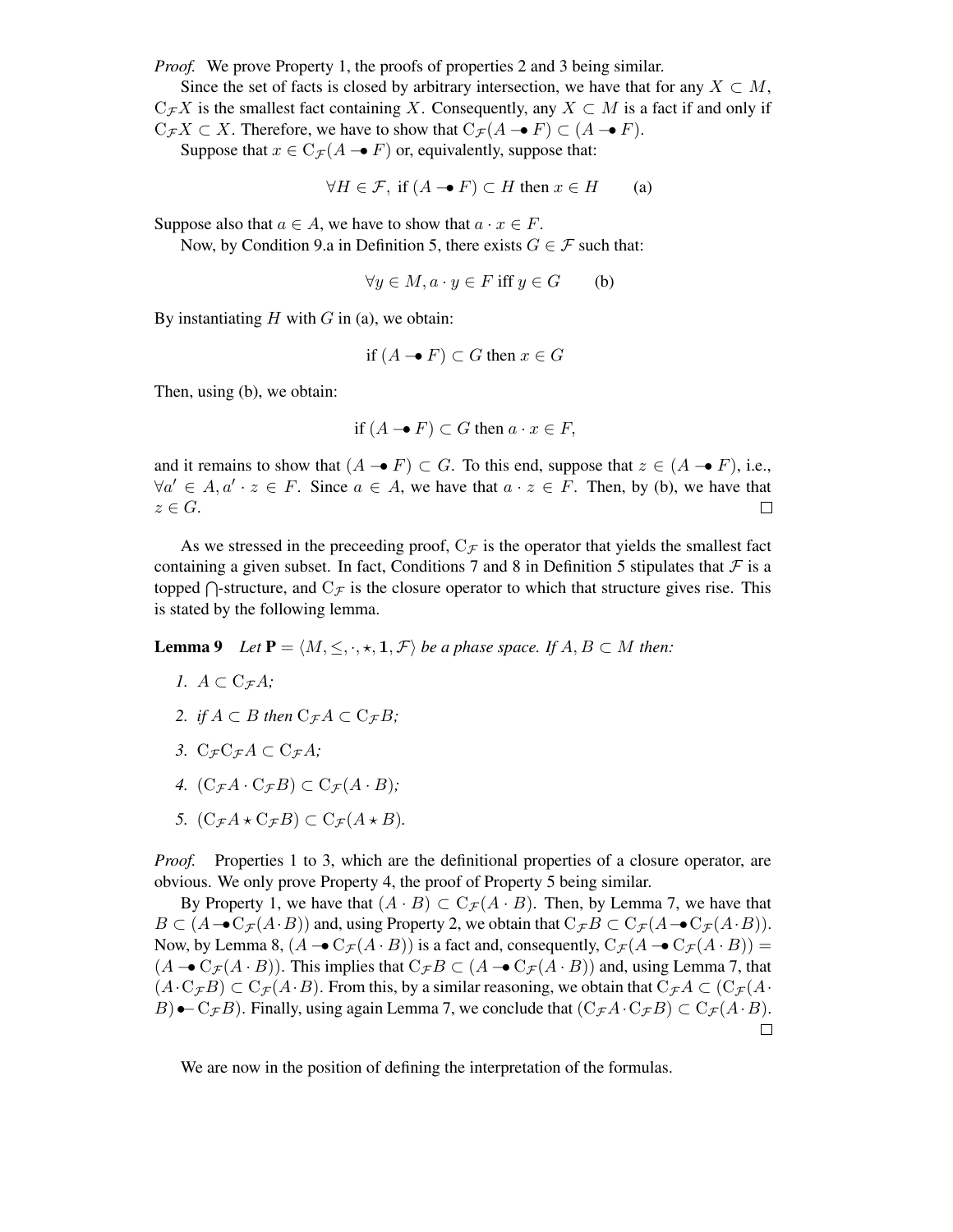**Definition 10** (Interpretation) *Let*  $P = \langle M, \leq, \cdot, \star, 1, \mathcal{F} \rangle$  *be a phase space. Let*  $\eta : V \to V$ F *be a valuation that assigns a fact to each atomic formula. We inductively define the interpereation* [[A]]η *of a formula* A *as follows:*

- *1.*  $\llbracket a \rrbracket \eta$  :=  $\eta(a)$ ;
- 2.  $[[A \bullet B]]\eta := C_{\mathcal{F}}([ [A]]\eta \cdot [[B]]\eta);$
- *3.*  $[[A \otimes B]]\eta := C_{\mathcal{F}}([[A]]\eta \star [[B]]\eta);$
- *4.*  $[[A \rightarrow B]]\eta := [[A]]\eta \rightarrow [[B]]\eta;$
- *5.*  $[[A \bullet B]]\eta := [[A]]\eta \bullet [[B]]\eta;$
- *6.*  $[[A \neg \circ B]]\eta := [[A]]\eta \neg \circ [[B]]\eta.$

*We define the interpereation* [[Γ]]η *of an antecedent* Γ *similarly:*

- *1.*  $\mathbb{I}(\Gamma, \Delta) \mathbb{I} \eta := C_{\mathcal{F}}(\mathbb{I} \Gamma \mathbb{I} \eta \star \mathbb{I} \Delta \mathbb{I} \eta);$
- 2.  $[(\Gamma; \Delta)]\eta := C_{\mathcal{F}}([\Gamma]\eta \cdot [\Delta]\eta).$

*Finally, we define the interpretation of a sequent as follows:*

$$
\llbracket \Gamma \vdash A \rrbracket \eta \ := \ \llbracket \Gamma \rrbracket \eta \multimap \llbracket A \rrbracket \eta,
$$

*where*  $[\![\Gamma]\!] \eta = \{1\}$  *when*  $\Gamma$  *is empty.* 

Remark that Lemma 8 implies that the interpretation of any formula, context, or sequent is a fact.

The notion of validity is defined as usual.

**Definition 11** (Validity) Let  $P = \langle M, \leq, \cdot, \star, 1, \mathcal{F} \rangle$  be a phase space, and let  $\eta : A \to \mathcal{F}$ *be a valuation.*

- *1.*  $P, \eta \models (\Gamma \vdash A)$  *if and only if*  $\mathbf{1} \in [[\Gamma \vdash A]]\eta$ *. (* $\eta$  *satifies the sequent*  $\Gamma \vdash A$ *.)*
- *2.*  $P \models (\Gamma \vdash A)$  *if and only*  $P, \rho \models (\Gamma \vdash A)$  *for any valuation*  $\rho$ *. (The sequent*  $\Gamma \vdash A$ *is valid in* **P***.)*
- *3.*  $\models$  ( $\Gamma$  ⊢ A) *if and only*  $\mathbf{Q}$   $\models$  ( $\Gamma$  ⊢ A) *for any phase space* **Q***. (The sequent*  $\Gamma$  ⊢ A *is valid.)*

#### *3.2 Soundness*

Formulas are interpreted by facts that are partially ordered by set inclusion. This inclusion order, which corresponds to a consequence relation, allows another characterization of validity to be given.

**Lemma** 12 *Let*  $P = \langle M, \leq, \cdot, \star, 1, \mathcal{F} \rangle$  *be a phase space and*  $\eta$  *be a valuation.*  $P, \eta \models$  $(\Gamma \vdash A)$  *if and only if*  $\llbracket \Gamma \rrbracket \eta \subset \llbracket A \rrbracket \eta$ .

*Proof.*  $\mathbf{1} \in [\![\Gamma \ \vdash \ A]\!] \eta$  iff  $\forall \gamma \in [\![\Gamma]\!] \eta, \mathbf{1} \star \gamma \in [\![A]\!] \eta$  iff  $\forall \gamma \in [\![\Gamma]\!] \eta, \gamma \in [\![A]\!] \eta$ .  $\Box$ 

П

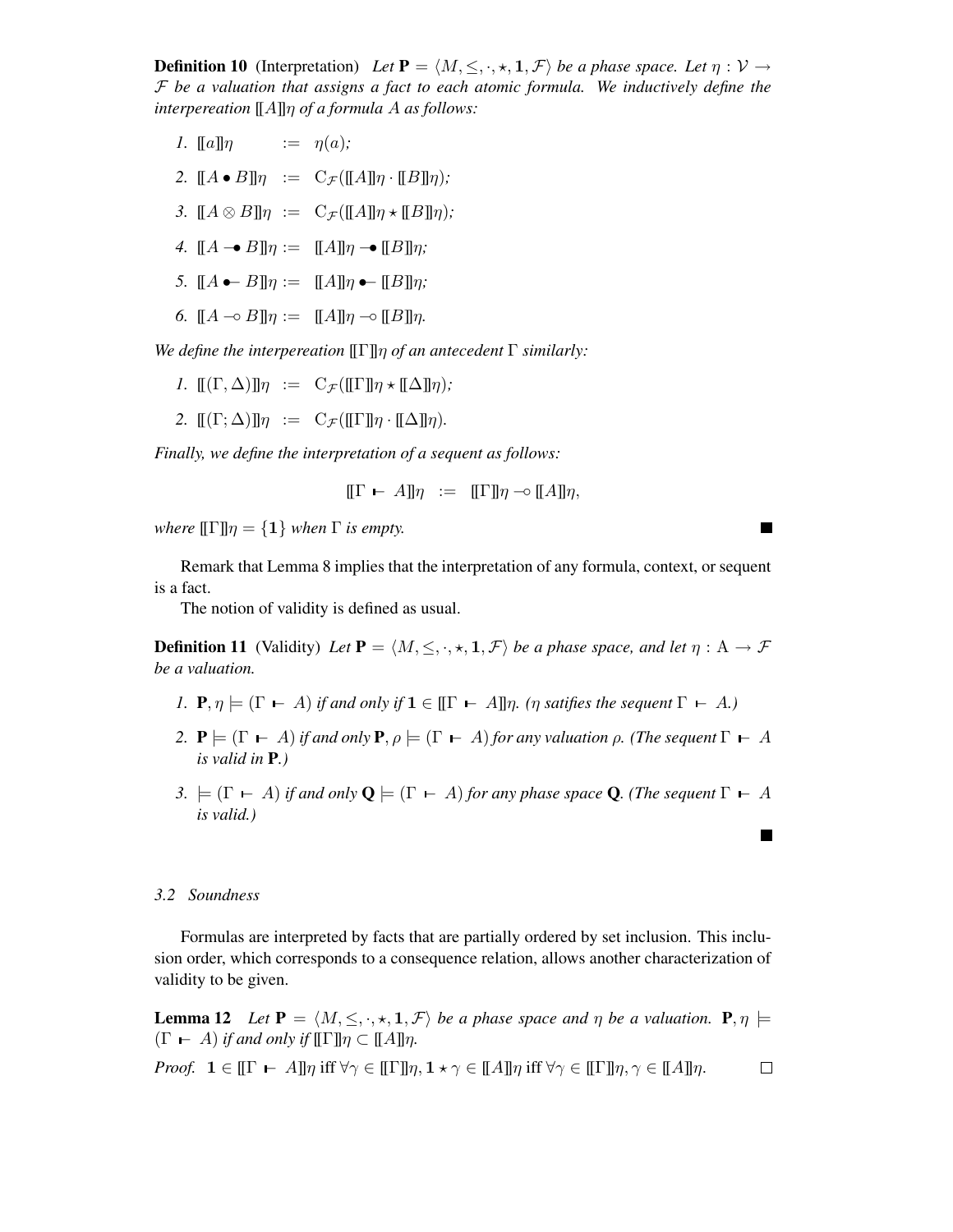We now prove that the interpretation given in Definition 11 is sound. To this end, we state several lemmas. Their proofs, which are easy to establish using Lemmas 7 and 9, are left to the reader.

**Lemma 13** *Let*  $P = \langle M, \leq, \cdot, \star, 1, \mathcal{F} \rangle$  *be a phase space and let*  $\eta$  *be a valuation. The following properties hold:*

- *1.*  $\mathop{\rm l\mathstrut l}\nolimits((\Delta_1; \Delta_2); \Delta_3)\mathop{\rm l\negthinspace l}\nolimits\eta = \mathop{\rm l\mathstrut l}\nolimits(\Delta_1; (\Delta_2; \Delta_3))\mathop{\rm l\negthinspace l}\nolimits\eta;$
- 2.  $[\mathbb{I}((\Delta_1, \Delta_2), \Delta_3)]\eta = [\mathbb{I}(\Delta_1, (\Delta_2, \Delta_3))]\eta;$
- *3.*  $[(\Delta_1, \Delta_2)]\eta = [[(\Delta_2, \Delta_1)]\eta$ ;
- *4.*  $[(\Delta_1, \Delta_2)] \eta \subset [[(\Delta_1; \Delta_2)] \eta;$
- *5.*  $[\![\Delta_1]\!] \eta \subset [\![\Delta_2]\!] \eta$  *implies that*  $[\![\Gamma[\Delta_1]\!] \eta \subset [\![\Gamma[\Delta_2]\!] \eta$ *.*  $\Box$

**Lemma 14** *Let*  $P = \langle M, \leq, \cdot, \star, 1, \mathcal{F} \rangle$  *be a phase space and let*  $\eta$  *be a valuation. The following properties hold:*

- *1.*  $\mathbb{I}(A; A \rightarrow B) \mathbb{I} \eta \subset \mathbb{I}(B) \mathbb{I} \eta;$
- 2.  $\mathbb{I}(A \rightarrow B; B) \mathbb{I} \eta \subset \mathbb{I} A \mathbb{I} \eta;$
- *3.*  $\llbracket (A, A \multimap B) \rrbracket \eta \subset \llbracket B \rrbracket \eta$ .

 $\Box$ 

**Theorem 15** (Soundness)  $\vdash (\Gamma \vdash A)$  *implies that*  $\models (\Gamma \vdash A)$ *.* 

*Proof.* A straightforward induction on the derivation of  $\Gamma$  − A, using Lemmas 12, 13, and 14. and 14.

#### *3.3 Completeness*

In this section, we prove the converse of Theorem 15: any valid sequent is derivable. Our proof, which is adapted from [4], undertakes the usual construction of a syntactic phase  $\mathbf{S} = \langle M_S, \leq_S, \cdot_S, \star_S, \mathbf{1}_S, \mathcal{F}_S \rangle$  in which the notions of provability and validity coincide:

- 1. The set  $M<sub>S</sub>$  is the set of contexts modulo the associativity law of serial composition, and the associativity and commutativity laws of parallel composition. The two monoidal products  $\cdot$ <sub>S</sub> and  $\star$ <sub>S</sub> correspond respectively to serial composition ";" and parallel composition ",". The identity element is the empty context.
- 2. The partial order  $\leq_S$  is defined to be the least order such that:
	- (a) if  $\Delta_1 \leq_S \Gamma_1$  and  $\Delta_2 \leq_S \Gamma_2$  then  $(\Delta_1; \Delta_2) \leq_S (\Gamma_1; \Gamma_2)$ ,
	- (b) if  $\Delta_1 \leq_S \Gamma_1$  and  $\Delta_2 \leq_S \Gamma_2$  then  $(\Delta_1, \Delta_2) \leq_S (\Gamma_1, \Gamma_2)$ ,
	- (c)  $(\Delta, \Gamma_1) \leq_S (\Delta; \Gamma_1);$
- 3. For each formula A, we define  $[A] := \{\Gamma : \vdash_{cf} (\Gamma \vdash A)\}\)$ . The set of facts  $\mathcal{F}_S$  is defined to be the least set such that:
	- (a)  $[A] \in \mathcal{F}_S$ , for any formula A,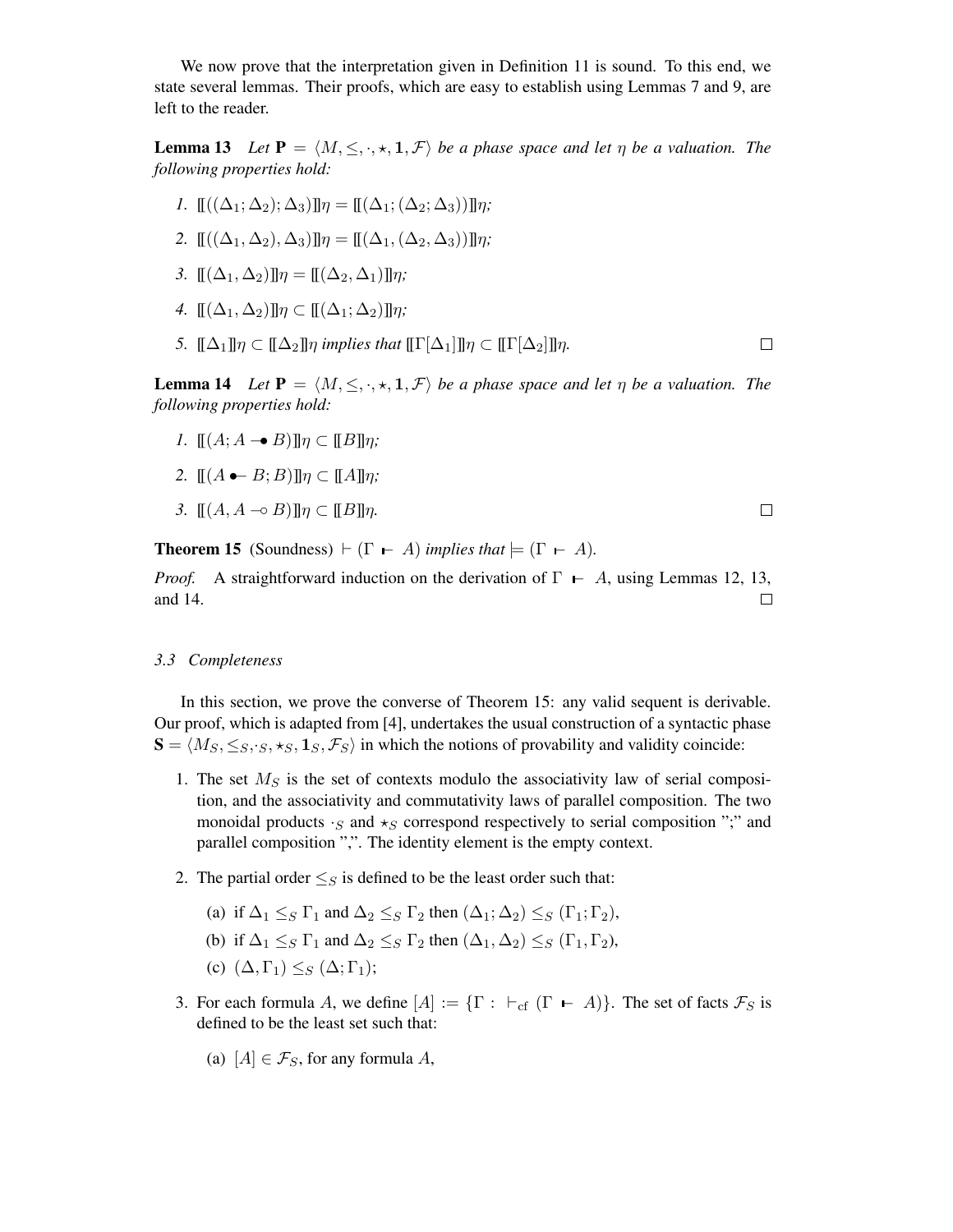- (b)  $M_S \in \mathcal{F}_S$ ,
- (c)  $\mathcal{F}_S$  is closed by arbitrary intersection.

We must now check that the above contruction gives rise to a phase space.

**Lemma 16** *The structure*  $S = \langle M_S, \leq_S, \cdot_S, \star_S, \cdot_S, \star_S, \cdot_S \rangle$  *defined as above is a phase space.*

*Proof.* Conditions 1 to 5, Condition 7, and Condition 8 of Definition 5 are satisfied by construction. Condition 6, which stipulates that each fact must be an order ideal is also satisfied because of Rule (ent). Therefore, it remains to show that Condition 9 is satisfied. We only prove 9.a, the proofs of 9.b and 9.c being similar.

Let  $\Gamma \in M_S$  and let  $F \in \mathcal{F}_{\mathcal{S}}$ . If  $F = M_S$  then we take  $G = M_S$ . Otherwise, there exists a family A of formulas such that  $F = \bigcap_{A \in \mathcal{A}} [A]$ . Let  $\gamma$  be the formula obtained by replacing in  $\Gamma$  each occurrence of "," by " $\bullet$ " and each occurrence of "," by " $\otimes$ ". Then, consider  $G = \bigcap_{A \in \mathcal{A}} [\gamma \to A]$ . By Lemma 4, we have that for any  $A \in \mathcal{A}, \vdash_{cf} (\Gamma; \Delta \vdash A)$ if and only if  $\vdash_{cf} (\Delta \vdash \gamma \rightarrow A)$ . From this, we conclude that for all  $\Delta \in M_S$ ,

$$
\forall A \in \mathcal{A}, \vdash_{cf} (\Gamma; \Delta \vdash A) \text{ if and only if } \forall A \in \mathcal{A}, \vdash_{cf} (\Delta \vdash \gamma \rightarrow A).
$$

We are now in the position of establishing that validity in the phase space **S** implies provability.

**Lemma 17** *Let* η *be the valuation that assigns the fact* [a] *to each atomic formula* a *and write simply* [[A]] *for* [[A]]η*. For any formula* A*, the following holds:*

- *1.*  $[[A]] ⊂ [A]$ ;
- *2.*  $A \in [[A]]$ .

*Proof.* Preliminary remark: Property 1 implies that the interpretation of each formula is contained in at least one fact of the form  $[D]$ . Therefore, for each formula A, there exists a family of formula A such that  $[[A]] = \bigcap_{C \in \mathcal{A}} [D]$ , since the interpretation of any formula is a fact. We will use this property when establishing Property 2.

The proof is by induction on the structure of  $A$ . For the base case, Property 1 holds by definition of the valuation, and Property 2 holds because of the axiom (id). We only give the inductive cases corresponding to the connectives • and −•, the others being similar.

 $A \equiv B \bullet C$ . Suppose  $\Gamma \in \mathbb{T}B \bullet C\mathbb{T}$ . By definition, this means that for any fact F such that  $[[B]] \star_S [[C]] \subset F$ , we have  $\Gamma \in F$ . In particular, consider the fact  $[B \bullet C]$ . We obtain that if  $[[B]] \star_S [[C]] \subset [B \bullet C]$  then  $\Gamma \in [B \bullet C]$ . Therefore, it remains to show that  $[[B]] \star_S [[C]] \subset [B \bullet C]$ . To this end, suppose  $\Gamma_1 \in [[B]]$  and  $\Gamma_2 \in [[C]]$ . By induction hypothesis, we have  $\Gamma_1 \in [B]$  and  $\Gamma_2 \in [C]$ , which implies  $\vdash_{cf} (\Gamma_1 \vdash B)$  and  $\vdash_{cf}$  (Γ<sub>2</sub> – C). Hence, by Rule (pr), we obtain  $\vdash_{cf}$  (Γ<sub>1</sub>; Γ<sub>2</sub> – B • C), which implies  $(\Gamma_1; \Gamma_2) \in [B \bullet C]$ . This establishes Property 1.

To establish Property 2, we must show that  $B \bullet C \in \mathcal{F}_S([\![B]\!] \star_S [\![C]\!]$ ). According to the prelimnary remark, it is sufficient to show that for any formula D such that  $[[B]] \star_S [[C]] \subset$ [D], we have  $B \bullet C \in [D]$ . Now, by induction hypothesis,  $B \in [B]$  and  $C \in [C]$ . Therefore, for any formula D such that  $[[B]] \star_S [[C]] \subset [D]$ , we have  $B; C \in [D]$ . This